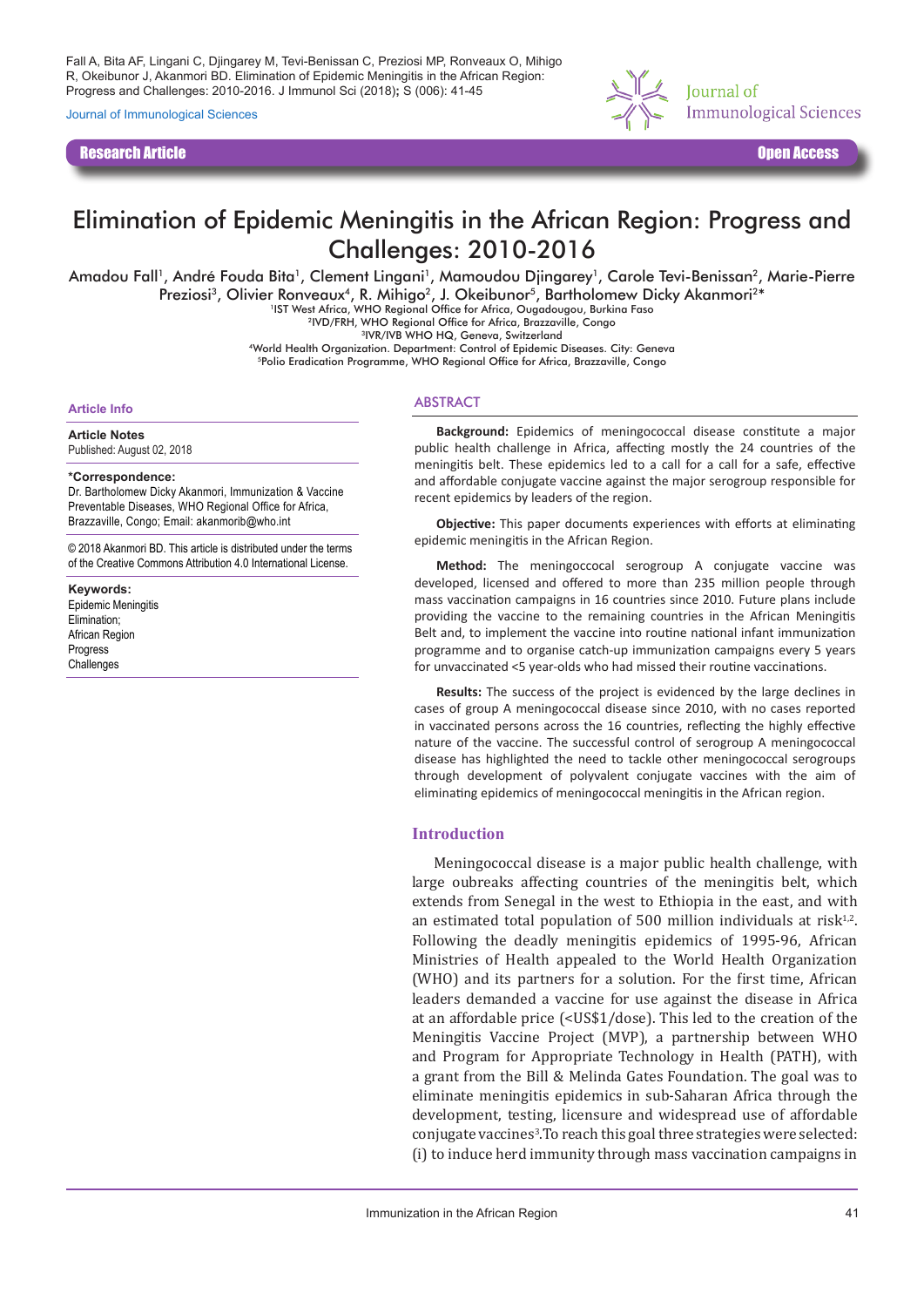the 26 countries of the belt (2010-2016), (ii) protect birth cohorts through introducing the conjugate meningitis A vaccine (MenAfriVac©) in routine expanded programme on immunization (EPI) for infants (<1 year-olds), and organize catch-up campaigns for unimmunised <5 year-olds every 5 years, and (iii) to institute robust surveillance and respond rapidly to new epidemics.

Here, we summarise the progress made within each of these three strategies and discuss the remaining challenges.

## **Vaccination Against Meningitis**

In line with this goal, a conjugate vaccine was successfully developed and deployed in the countries within the meningitis belt of Africa, through the MVP4- 6 . The initial strategy was to prevent outbreaks due to group A meningococci using the group A meningococcal conjugate vaccine, MenAfriVac©, which was developed in India, licensed by the Indian regulatory authority and prequalified by WHO. The NRAs of countries of the meningitis belt registered the vaccine prior to its introduction<sup>7</sup>, with detailed planning for post-marketing surveillance, including reporting, investigating and communication of adverse events following immunization. Between 2010 and November 2015, more than 235 million individuals aged 1 to 29 years were vaccinated in mass campaigns across 16 countries. An estimated 42 million more persons are planned for vaccination in the other countries of the meningitis belt. Figure 1 reflects the rapid scale-up in the number of people vaccinated with the group A meningococcal conjugate vaccine.

This large-scale vaccine introduction across the meningitis belt ountries was possible because of collaborations, partnerships, planning, training and community mobilisation of by the respective countries. This large-scale vaccination programme has been shown to be significantly cost saving for the health system and

the continued use of the vaccine will ensure protection of households incomes, which in turn, will improve economic status of the people of these countries.

## **Meningitis Surveillance**

Enhanced surveillance for meningitis was introduced in 2003 in the meningitis belt to promptly detect, confirm and rapidly respond to emerging outbreaks. Currently, 21 are countries involved in the surveillance programme. In addition to this enhanced surveillance, a case-based surveillance programme was also introduced in 2010, just before the introduction of MenAfriVac©, in order to to evaluate vaccine impact. Additionally, a MenAfriNet project was introduced in 2015 to strengthen case-based surveillance in 4 countries (Mali, Niger Burkina Faso, and Togo). The vaccine has proved to be safe and effective, nd has significantly reduced the incidence and mortality due to group A meningococcal disease between 2010 and 20158-12. Meningitis cases and deaths have remained significantly lower than the peak in 2009 (Figure 2), while the proportion of meningitis cases caused by group A meningococci has declined steadily since 2010 (Figure 3). Consequently, other causes of meningitis, such as *Streptococcus pneumoniae*, as well as serogroup W and group C *Neisseria meningitidis* have become more prominent, especially in the 16 countries that introduced MenAfriVac<sup>©</sup> (Figure 3).

Significantly, after 2010, no case of serogroup A meningitis has reported among vaccinated people in the 16 countries, reflecting the high vaccine effectiveness of the conjugate vaccine. However, some confirmed cases due to serogroup A *Neisseria meningitidis* have been reported, all of them in unvaccinated individuals. These included 4 cases in 2015, none in 2014, 5 in 2013, 29 invaccinated cases in Cameroon in 2012, and 8 cases in 2011 (Figure 4).

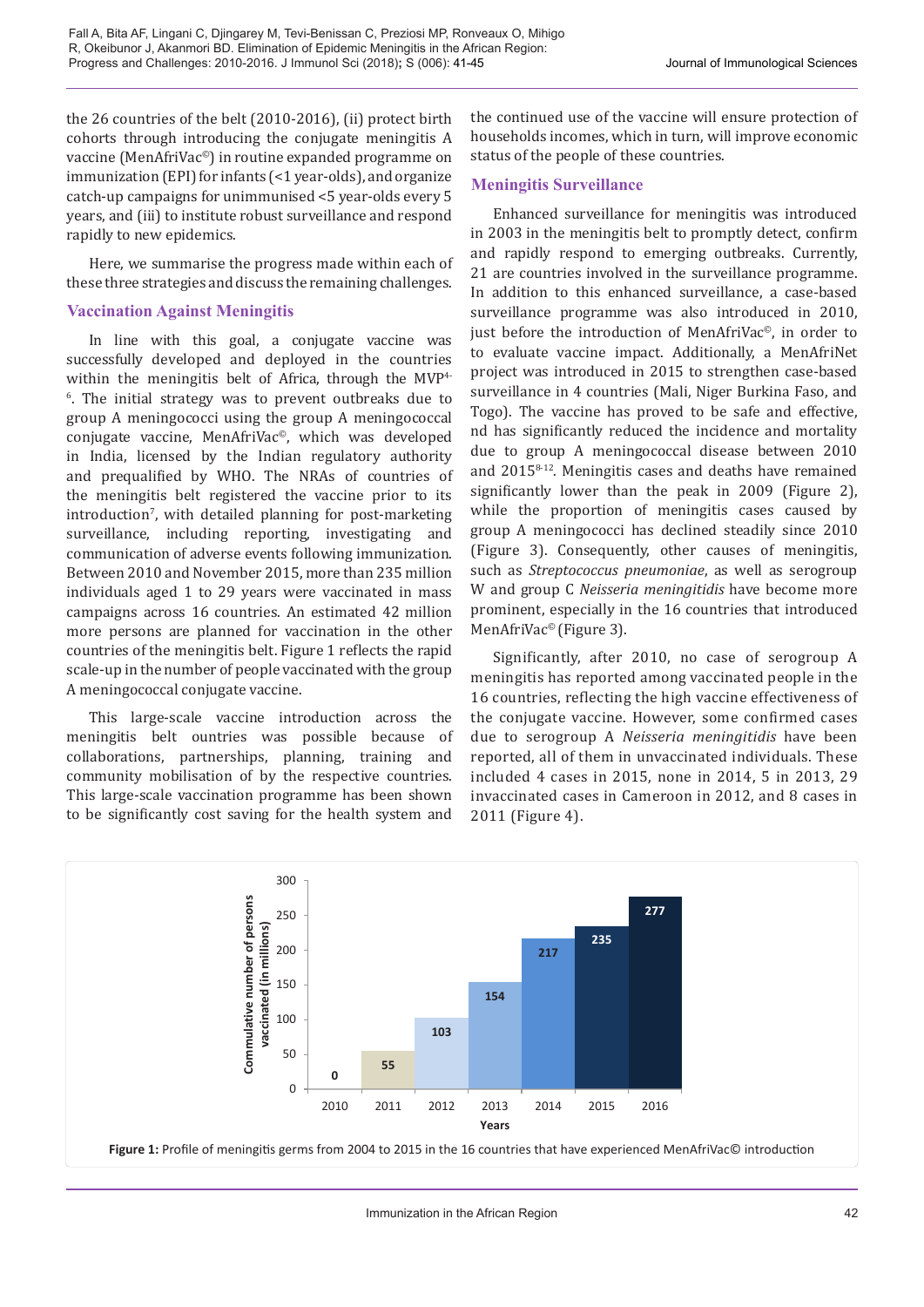



**Figure 2:** Total numbers of meningitis cases from 2004 to 2015 (confirmed) in the 16 countries that have introduced MenAfriVac©. The group A meningococcal conjugate vaccine was introduced in 2010.



# **Completing Introduction and Protecting Birth Cohorts Through Routine Immunization**

Despite the success of the mass immunisation programme, a lot remains to be done to ensure that epidemics of serogroup A *Neisseria meningitidis* become a disease of the past in the African region. Several activities have been planned for the coming years. MenAfriVac<sup>®</sup> campaigns were implemented in some of the largest countries, the Democratic Republic of Congo, in South Sudan, and in Guinea-Bissau. Meningitis risk assessments were also

conducted in Eritrea, Rwanda, Burundi and Tanzania.

The introduction of the MenAfriVac<sup>®</sup> vaccine in the national infant immunisation programme and implementation of catch-up campaigns in Burkina Faso, Mali, Niger, Nigeria, Ghana, Chad, Sudan, and DRC are also planned for 2017-2019. So far, only Ghana has introduced the vaccine in routine childhood immunization programme for protecting current birth cohorts, while, for the Central Africa Republic and Uganda, routine infant immunisation and catch-up campaigns was planned for 2017.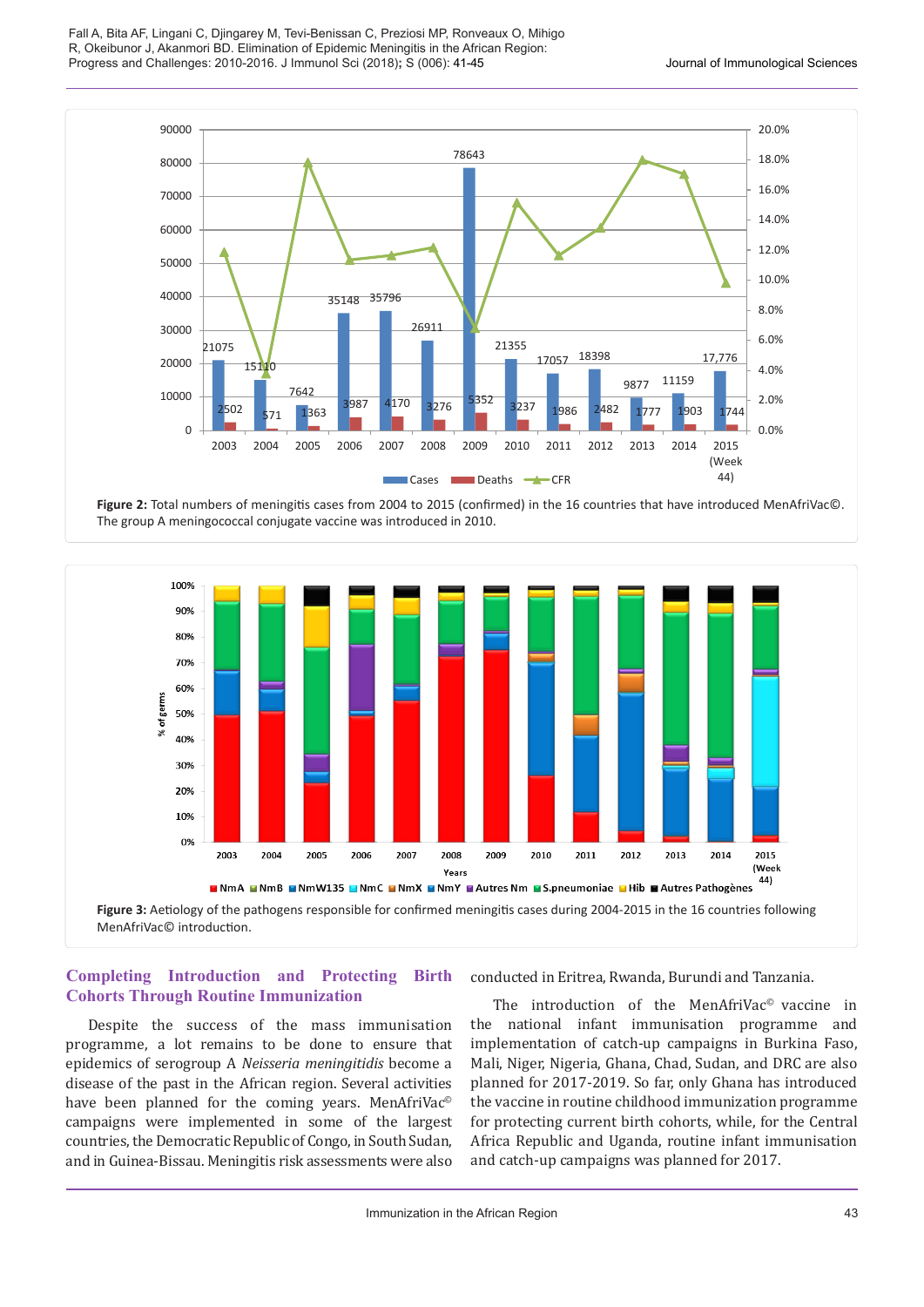| <b>Countries</b>       | <b>Case based surveillance after the</b><br>introduction of MenAfriVac<br><b>NmA recorded (Lab)</b> |                          |                                       |                     |                                              |
|------------------------|-----------------------------------------------------------------------------------------------------|--------------------------|---------------------------------------|---------------------|----------------------------------------------|
|                        | 2011                                                                                                | 2012                     | 2013                                  | 2014                | 2015                                         |
| <b>Burkina</b><br>Faso | 4 NmA (unvaccinated)<br>with 3 imported                                                             | no case recorded         | no case recorded                      | no case<br>recorded | 4 NmA<br><i>(unvaccinate</i><br>$\mathbf{d}$ |
| <b>Niger</b>           | 4 NmA (unvaccinated)                                                                                | no case recorded         | no case recorded                      | no case<br>recorded | no case<br>recorded                          |
| Cameroo<br>n           |                                                                                                     | 29 NmA<br>(unvaccinated) |                                       | no case<br>recorded | Pano case<br>recorded                        |
| <b>Chad</b>            |                                                                                                     |                          | 1 NmA<br>(unvaccinated)               | no case<br>recorded | no case<br>recorded                          |
| <b>Nigeria</b>         | ٠                                                                                                   | $\overline{\phantom{0}}$ | <b>3 NmA unknwon</b><br>status        | no case<br>recorded | no case<br>recorded                          |
| <b>Senegal</b>         |                                                                                                     |                          | 1 NmA<br>(unvaccinated)<br>(imported) | no case<br>recorded | no case<br>recorded                          |

Meningitis outbreaks in the African Belt are now due mainIy to other meningococcal serogroups, including C, X, W &  $Y^{13-15}$ . To completely eliminate epidemics of meningococcal meningitis, an affordable and effective polyvalent conjugate vaccine will be required. Such a vaccines under development and its introduction will hopefully eliminate epidemics sof meningococcal meningitis in the African region.

In conclusion, the MVP is the first Initiative in response to a major public health problem to be addressed through a comprehensive international vaccine development and deployment strategy and exemplifies both North-south and the South-South partnerships. The successful introduction of MenAfriVac© with more than 235 million people vaccinated in 16 countries is a formidable achievement. Since 2010, no case of serogroup A meningococcal disease has been confirmed among individuals vaccinated with MenAfriVac, confirming the high effectiveness predicted for this conjugate vaccine. As a consequence of this mass immunisation programme, the aetiology of meningitis in the African Meningitis Belt has changed, such that other pathogens have become relatively more prevalent causes, including Streptococcus pneumoniae and other meningococcal serogroups such as C, W and Y. Further work remains to be done; in particular, vaccination campaigns in the remaining countries in the Meningitis Belt is a priority. At the same time, countries that have already implemented mass immunisation programmes need to now focus on the introducing MenAfriVac<sup>®</sup> into then routine infant immunisation programmes and offer regular catch-up campaigns to ensure high levels of indirect (herd) protection across the population. The development and introduction of a polyvalent vaccine that includes serodroups A, C, X, W, & Y, is an important requirement for the complete elimination of meningococcal disease in the African Meningitis Belt.

# **Conflict of Interest**

None

## **References**

- 1. MenAfriCar Consortium. Household transmission of Neisseria meningitidis in the African meningitis belt: a longitudinal cohort study. Lancet Glob Health. 2016 Dec; 4(12): e989-e995. doi: 10.1016/ S2214-109X(16)30244-3.
- 2. Marc LaForce F, Ravenscroft N, Djingarey M, et al. Epidemic meningitis due to Group A Neisseria meningitidis in the African meningitis belt: a persistent problem with an imminent solution. Vaccine. 2009 Jun 24; 27 Suppl 2: B13-9. doi: 10.1016/j.vaccine.2009.04.062. Review.
- 3. Tiffay K, Jodar L, Kieny MP, et al. The Evolution of the Meningitis Vaccine Project. Clin Infect Dis. 2015 Nov 15; 61 Suppl 5: S396-403. doi: 10.1093/cid/civ594. Review.
- 4. Centers for Disease Control and Prevention (CDC)..Estimating meningitis hospitalization rates for sentinel hospitals conducting invasive bacterial vaccine-preventable diseases surveillance. MMWR Morb Mortal Wkly Rep. 2013 Oct 4; 62(39): 810-2.
- 5. Altmann D, Aseffa A, Bash M, et al. Dakar discussion group on priorities for research on epidemic meningococcal disease in Africa, Priorities for research on meningococcal disease and the impact of serogroup A vaccination in the African meningitis belt. Vaccine. 2013 Mar 1; 31(11): 1453-7. doi: 10.1016/j.vaccine.2012.12.035.
- 6. Djingarey MH, Diomandé FV, Barry R, et al. Introduction and Rollout of a New Group A Meningococcal Conjugate Vaccine (PsA-TT) in African Meningitis Belt Countries, 2010-2014. Clin Infect Dis. 2015 Nov 15; 61 Suppl 5: S434-41. doi: 10.1093/cid/civ551. Review.
- 7. Aguado MT, Jodar L, Granoff D, et al. From Epidemic Meningitis Vaccines for Africa to the Meningitis Vaccine Project. Clin Infect Dis. 2015 Nov 15; 61 Suppl 5: S391-5. doi: 10.1093/cid/civ593. Review.
- 8. Dellepiane N, Akanmori BD, Gairola S, et al. Regulatory Pathways That Facilitated Timely Registration of a New Group A Meningococcal Conjugate Vaccine for Africa's Meningitis Belt Countries. Clin Infect Dis. 2015 Nov 15; 61 Suppl 5: S428-33. doi: 10.1093/cid/civ491.